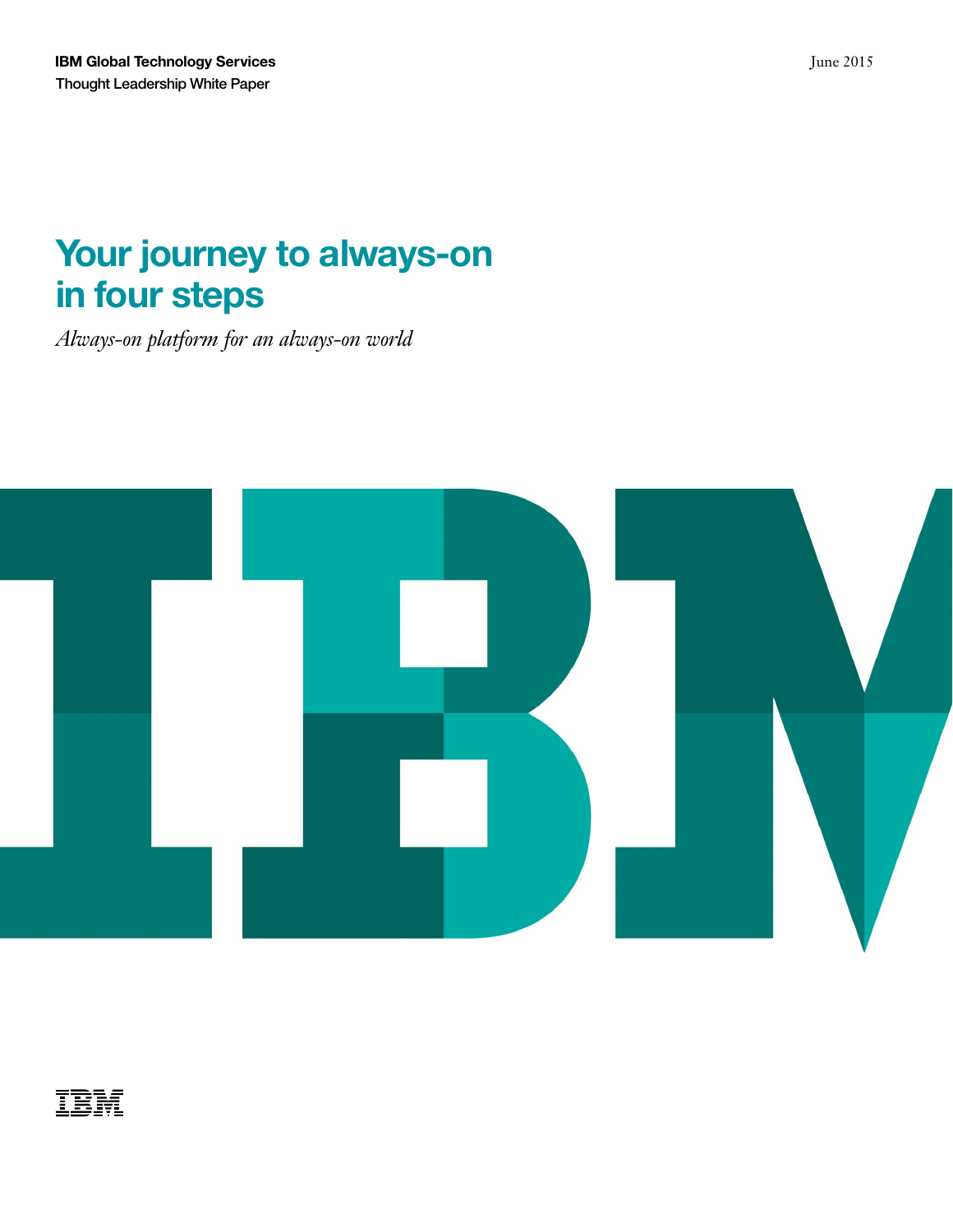# **Contents**

- **2** Executive summary
- **2** Industry trends
- **3** Enterprise needs and challenges
- **5** Step 1. Assess and evaluate
- **7** Step 2. Plan and design
- **10** Step 3. Implement and test
- **10** Step 4. Manage and sustain
- **11** How IBM can help
- **11** For more information

### Executive summary

Today's information-infused society hinges on cloud, analytics, mobile and social. On-the-go consumers are almost always within reach of an Internet-connected device. Users expect quick, consistent access to their business-critical data and applications around the clock. That's why outages, whether they are planned or unplanned, can negatively affect revenue, consumer trust and your reputation.

An always-on platform that doesn't compromise the end-user experience or allow for service disruption is a strong competitive differentiator for your business. What do we mean by an always-on platform? Always-on is about achieving continuous

operations so the business service being consumed is not interrupted, making downtime transparent to the end user. Always-on should be able to:

- Withstand component failures affecting networking components, hardware, operating systems and so on
- Withstand catastrophes such as hurricanes, tornadoes, floods and other natural disasters
- Introduce changes—like scheduled updates and security patches—without disruption

But planning, designing, implementing and managing an always-on platform that can meet these goals can be challenging. Your organization needs to have the right approach that involves the full spectrum of people, processes, applications and technology. For always-on to be successful, it needs to be an integral part of your organization and requires enterprise-level commitment.

The purpose of this white paper is to describe the current market trends and enterprise requirements that are influencing the need for an always-on platform. We then provide four time-tested steps that detail how your organization can shift from your legacy high availability (HA) and disaster recovery (DR) solution to an always-on design.

#### Industry trends

**Expansion of digital forms of engagement drives demand for always-on**

*"Less than 10 percent of companies report that their IT infrastructure is fully prepared to meet the demands of mobile technology, social media, big data and cloud computing."1*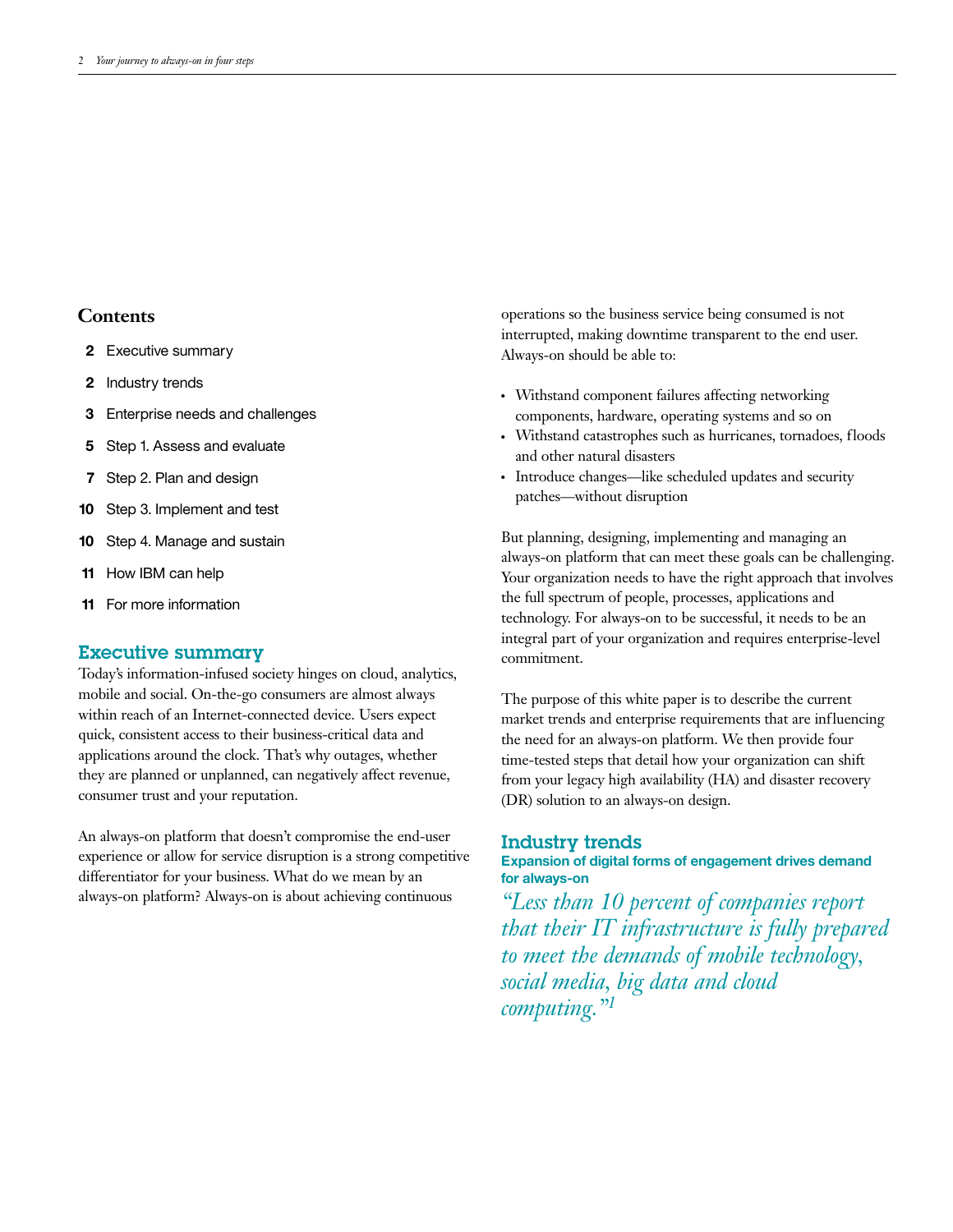In the past, enterprises relied solely on systems of record to manage and store corporate data. But with the introduction of big data, cloud, mobile and social, it's clear that new digital systems of engagement are influencing the way businesses function and generating data at an exponential rate. Employees, consumers and partners move freely among a variety of devices such as smartphones, tablets, notebooks and desktops. With constant access to business applications, digital channels are core to the entire lifecycle of sales, solutions and support.

Below, we define several trends that are shaping business processes and solutions today. They include:

- **Cloud.** Cloud computing supports converged infrastructures and shared services over the Internet. Cloud can be deployed on-premise, off-premise or hybrid.
- Social media channels. Social media channels such as Facebook and Twitter support real-time interaction among users worldwide.
- Mobile apps and rate of change. Consumers are accustomed to getting regular updates pushed to their phones, and they expect an exceptional experience anytime, anywhere—making the dependency on mobile applications more prevalent.
- **Software-defined environments (SDEs).** SDEs can optimize storage, compute and network. They allow IT organizations to deliver services to the line of business (LoB) in one of the most efficient ways possible.
- Expert integrated systems. These systems comprise a pre-configured solution that is inclusive of both hardware and software, capture expertise, integrate by design and provide a simplified experience—such as IBM® PureSystems®
- Continuous delivery/development and operations **(Dev/ops).** This process allows agile developers to do continuous iterative releases rather than large "waterfall" releases during planned outage windows. This process can bring development and operations teams closer together and support fast-paced change.
- **Continuous operations.** The ability to maintain operational business services at all times, not being impacted by planned or unplanned downtime.

To keep pace with these trends, organizations must evolve IT services to support consumer and business demands with more agility. It's time to start managing systems of engagement differently (and more efficiently) than legacy systems of record.

# Enterprise needs and challenges

Based on new digital trends and systems of engagement as characterized in the previous section, the implications of an outage's affect on your business are growing. Digital channels are taking on a larger market share and are driving revenue generation. Losing services to an outage can have many consequences, such as revenue and productivity loss—and today, downtime is not tolerated. Customers will quickly abandon and use competitive services to fulfill needs.

#### **Putting the consumer's needs first**

User perception of availability is a key tenet of your business. For example, if a user wants to access a mobile banking application to make a deposit, they expect it to be available and functional no matter what time they want to log in. And in today's increasingly global economy, there can no longer be "planned maintenance windows" that interrupt services. If a user attempts to log into their services and discovers that the system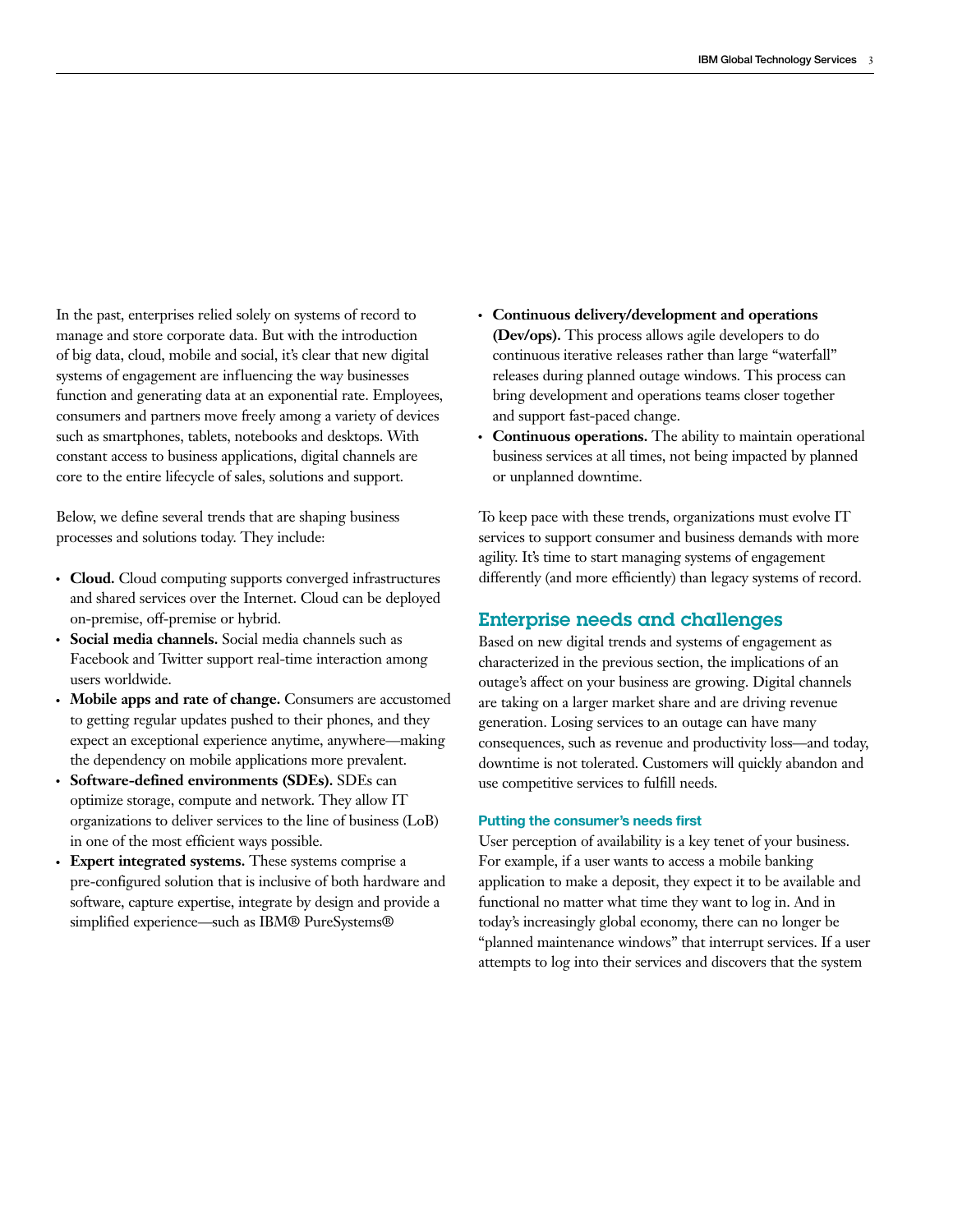is down, they may become dissatisfied with the vendor. They might log on to their social network and complain about the situation to their friends—and news of downtime spreads quickly over social media.

#### **Addressing the cost challenge**

*"Although overall service quality has improved for mission-critical applications (such as systems of record), service availability still isn't "good enough" for most enterprises because the cost of downtime continues to escalate."2*

The need for an always-on solution is clear. But there are several cost-related inhibitors at stake. Organizations may have skewed understandings of the cost involved or have difficulty quantifying the value that can be attained through always-on. Without proper planning and a lifecycle based approach, building an always-on platform ad-hoc can lead to high maintenance needs and unattainable service-level agreements (SLAs). Always-on is much more than just hardware and software. The facility costs and resource requirements often exceed the initial implementation costs.

To help address the cost challenge, always-on needs to be viewed in terms of total cost of ownership (TCO) and organizations must consider the risks of not having always-on. Impacts related to downtime may include loss of revenue or e-commerce sales, regulatory fines for downtime or deadlines missed, customer compensation, reputation damage, lost productivity for employees and so on.

*"Based on an IDC study of Fortune 1000 organizations across multiple industries, the average cost of a critical application failure per hour is USD\$500,000 to USD 1 million."3*

#### **Questions to consider**

As your organization considers business drivers today, it's important to look closely at your own requirements. Some key questions to consider include:

- 1. Do you want zero outage changes to avoid planned maintenance windows?
- 2. Do you want at least fast failover instead of disaster recovery for your critical services?
- 3. Do your customers expect your services to be always-on?
- 4. Do you need the ability to continue service to a customer, uninterrupted, if there is a catastrophic disaster?
- 5. Are component failures causing extended downtime and disruption to business services?
- 6. Are your digital channels growing, increasing your digital presence and driving revenue?
- 7. Are lines of business (LOBs) driving increased changes within the IT platform causing operational disruption?

If any of these questions apply to your organization, it is time to change your approach. Based on the experience IBM has in this field, we provide an always-on lifecycle methodology that brings together people, processes, information and technology in a structured manner designed to help maintain consistent synchronization of IT and the business. Our methodology consists of four phases, starting with assess and evaluate and then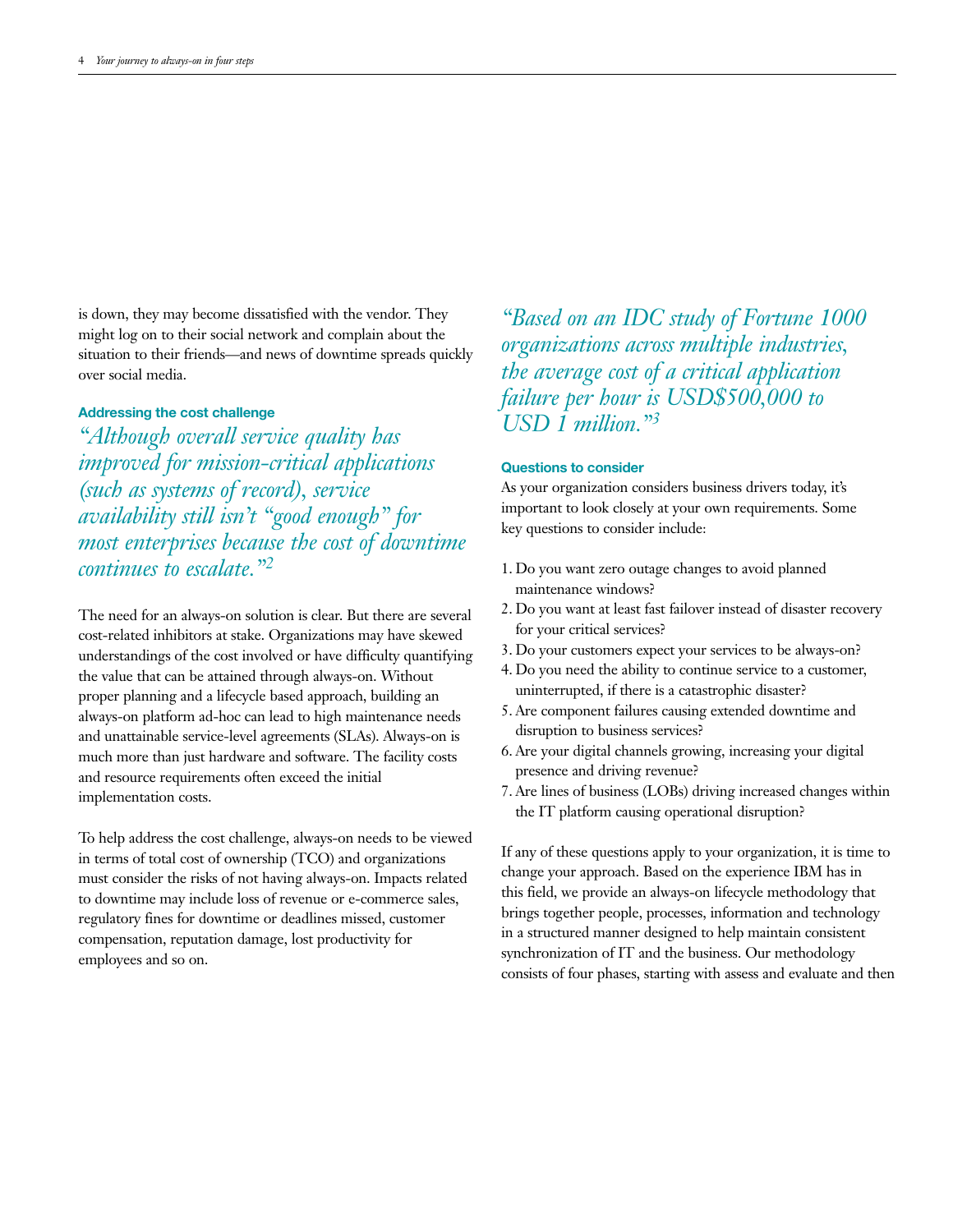moving through the subsequent plan and design, implement and test, and manage and sustain phases. You will need to continually revisit each phase on a regular basis to check that the always-on platform remains synchronized with evolving business requirements and rapidly changing technology.



*Figure 1.* The journey to always-on in four steps.

# Step 1. Assess and evaluate

The first step is to assess and evaluate your current environment. You need to get a better understanding of the business services that are required to be continually available, and then assess your current capabilities to meet business objectives. Below are some examples of how to get started.

- **Review your current processes**. Your assessment should include an evaluation of your organization's current processes and requirements for availability. You should also:
	- Assess and classify applications based on availability and continuous operations requirements.
	- Assess the maturity of your operational practices.
- Evaluate the organizational maturity level in availability (for example, accountability).
- Consider costs based on business impact.
- **Conduct deep dives into each application domain.** Carefully review each application domain and determine what an application can do. For example:
	- Active/standby. This is the traditional recovery method in IT that has a "warm" standby environment ready in the case of failure.
	- Partitioned active. Each site application cluster runs independently, as do the databases. A percentage of some user activity is directed to one application cluster, and others are directed to another application cluster.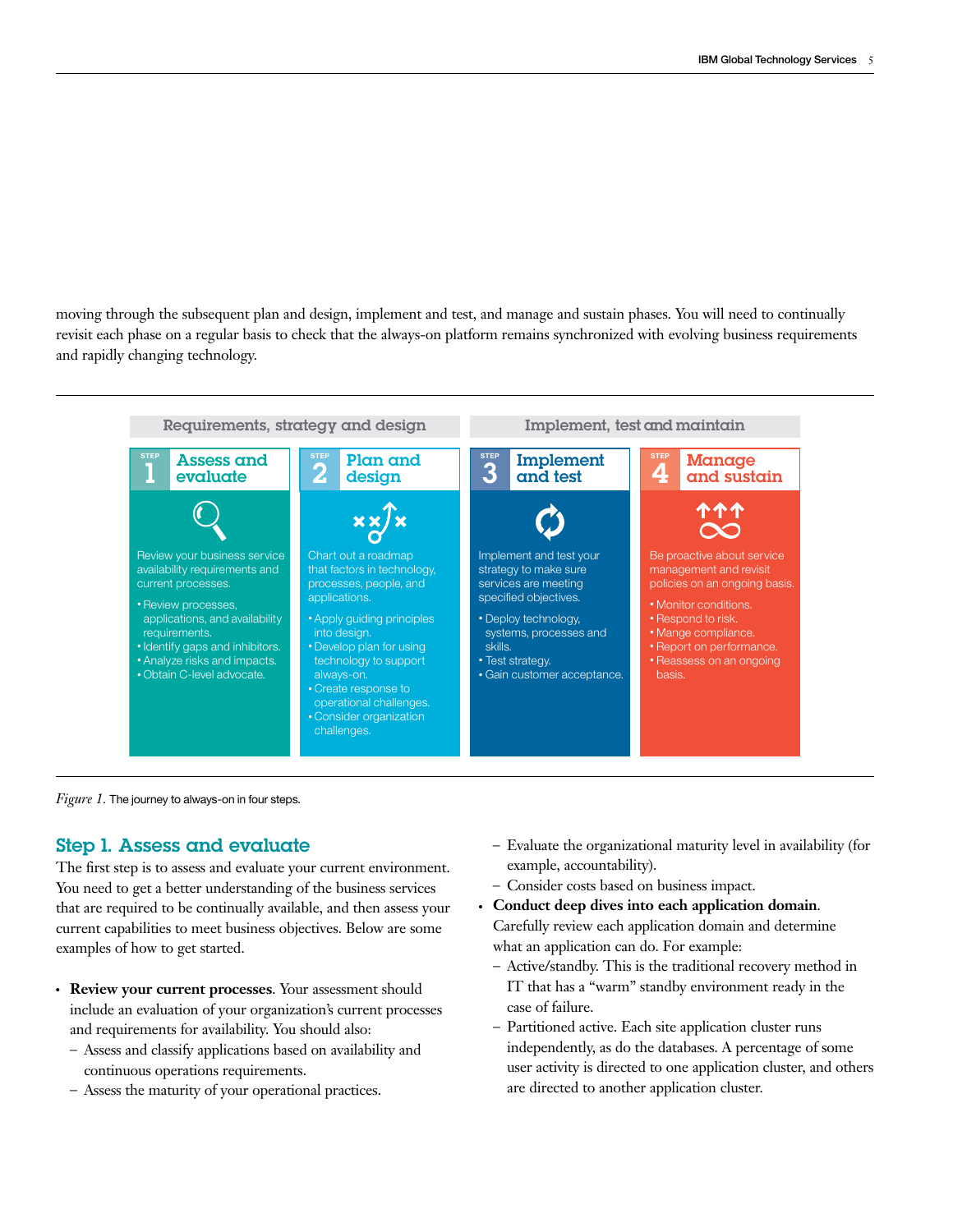- Active/query. Each site application cluster is live; reads are performed from local database; writes are performed on primary database only.
- Active/active. This is considered the best-case scenario where both data centers are providing the same services; where data can read and write at either location, and both locations are synchronized.
- ●● **Consider ongoing services and upgrades**. You should define and document availability requirements at the plan and design step for new applications and services.
- **Filter the noise**. Not all applications require always-on availability, so you should determine these during the assessment. For example, some internal applications might not be the target for these advanced requirements, at least not initially. At the same time, it is generally believed that most applications will move to this model over time based on organizational priorities. It's not feasible from a cost perspective to enable every business service application to become always-on. For example, a business service application must be modernized to function in an always-on platform, which may be a disruptive leap requiring funding, testing and an integrated operations model.
- ●● **Identify gaps and inhibitors**. Identify application, operational and organizational gaps that may inhibit moving to the always-on platform.
- Analyze risks. Analyze current and potential risks.

During this step, it's important to build confidence within the technical community and obtain a C-level advocate who can educate other decision makers about creating an always-on point of view (POV) for the company. Being able to drive conversations with C-level executives, such as the chief marketing officer (CMO) and chief financial officer (CFO), can strengthen the relationship between business stakeholders and IT. Remember that business is driving the requirements and needs, while IT is delivering the desired end-result. Part of these conversations might include showing business value—for example, considering possible outcomes for revenue-generation and improving digital experience that drives incremental revenue. This might also include discussing the cost and reputational repercussions of not providing always-on. We propose a positive approach, where organizations put their customer's experiences first. This is an approach where continuous availability becomes a competitive differentiator.

You can also initiate a discussion about the way users consume services, resulting from the shift to mobile and the expectations that are associated with highly available applications and data. With these considerations in mind, your organization may be ready to start planning a roadmap.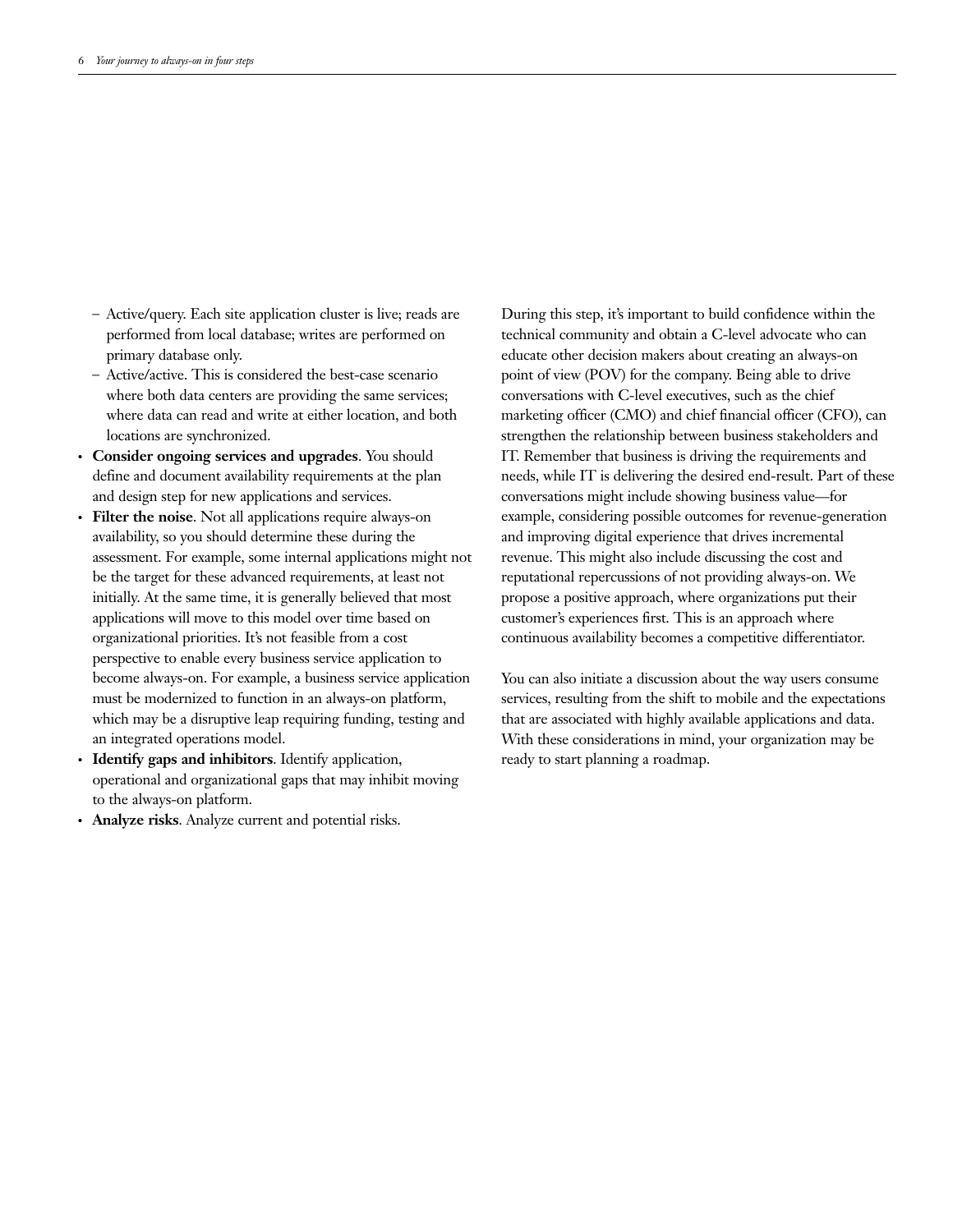# Step 2. Plan and design

Designing for always-on requires a shift in architectural thinking. You need to think in terms of business service maintaining availability at all times—during changes, planned outages and unplanned outages. In the plan and design step, it's time to take the information gathered from the assess and evaluate step (Step 1) and use it to create the groundwork for your actionable plan. We recommend that you begin with general always-on concepts, supported by Brewer's CAP Theorem.

Brewer's CAP Theorem on distributed systems limits the technology solution to providing only two of the three guarantees:

- 1. Consistency: All distributed nodes have a single up-to-date copy of all data at all times.
- 2. Availability: Every request receives a success or failure response.
- 3. Partition tolerance: System continues to run despite arbitrary message loss or a failure of part of the system. (For example, the network stops delivering messages between server sets.)

Given Brewer's limits, it is extremely important to accurately assess the business requirements of every business service to determine which architectural pattern to apply to each specific service based on business requirements. In addition to the business requirements, the application architecture and platform must be assessed to help determine how to mitigate whichever of Brewer's three guarantees cannot be met.<sup>4</sup>

We recommend that the plan and design phase incorporates the following activities:

- Apply guiding principles into the design architecture of **always-on.**
	- Think differently. This principle is what guides the practitioner, architect or engineer to think beyond the traditional HA and DR practices they've learned in the past, and instead embrace innovative concepts that enable resiliency and flexibility.
	- For example, your organization may need to include systems and infrastructure (such as out of region [OoR] data centers) that were once only considered strictly for use in case of disaster. But by moving to always-on, OoR data centers may be integrated into live workflow and used for resiliency when performing changes, rather than having planned maintenance outages.
	- For more information, review the 21 guiding principles discussed by IBM in the following IBM Redpaper™: [Always On: Assess, Design, Implement, and Manage](http://www.redbooks.ibm.com/redpapers/pdfs/redp5109.pdf)  [Continuous Availability](http://www.redbooks.ibm.com/redpapers/pdfs/redp5109.pdf).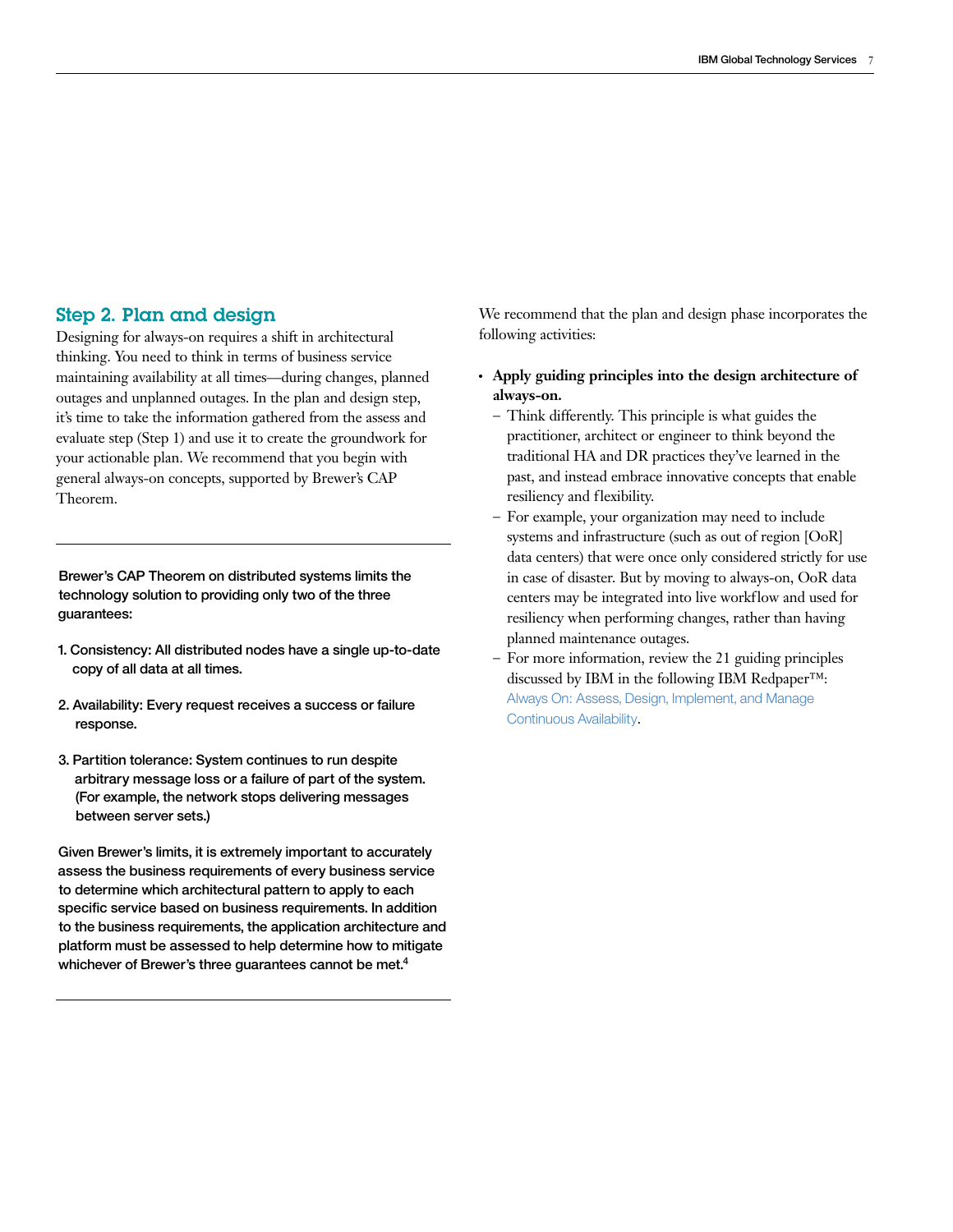- Develop a plan for how technology is used to achieve **always-on**.
	- Determine product capabilities. For example, review Java™ applications that support multi-site clustering through grid technologies.
	- Consider application design principles. Examples include: service-oriented architecture (SOA), loosely coupled systems of engagement from systems of record via SOA or application-programming interface (API), and cloudenabled and cloud-native applications.
- Create a response to operational challenges.
	- Support continuous deployment.
	- Integrate automation (through the stack). Automated testing helps improve stability and quality, remove manual steps and accelerate the delivery cycle.
	- Create a plan for rollback, which is necessary to go back to a workable version following an outage (hopefully an outage that was transparent to users). In addition, developers need the ability to re-create an environment to fix a bug.
	- Facilitate concurrent versioning. This allows organizations to support phased roll-outs of new application versions. Often, the new version of the application is deployed gradually to production to reduce potential issues to the production environment in the event a bug is introduced.
	- Establish relationship linkages with the business (LOB) application development and the platform provider.

#### ●● **Factor in organizational challenges**.

- You need to identify change agents, such as senior executive sponsors and IT leaders who embrace change and can lead the evolution.
- You also need to improve understanding of skills across the enterprise. For example, even if the application infrastructure allows for always-on and non-disruptive upgrades, application owners are not able to use it unless they change the way applications are designed and built.
- Support end-to-end accountability (engagement steady state).
- Facilitate continuous improvement.
- Focus on the availability of the business services—not the availability of the parts.
- Plan for the four patterns of near-continuous or **always-on availability**. To evolve service to always-on, it's important to consider all parts of the current architecture design. For example, consider including an out of region (OoR) data center in your always-on design. IBM suggests four patterns of development to evolve from current resiliency architectures to always-on. See examples below and Figure 2.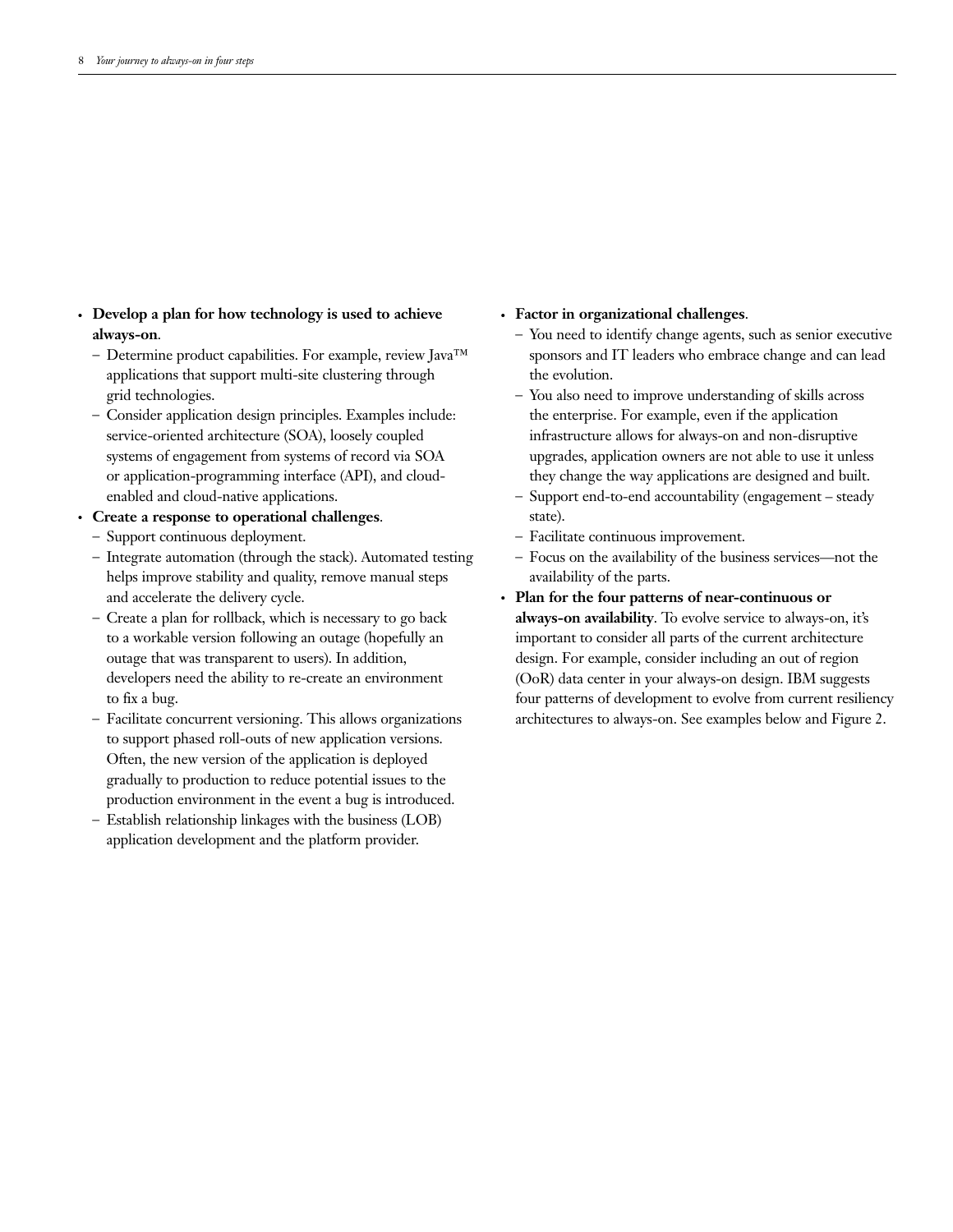### State 1: Active/standby with out of region (OoR) disaster recovery (DR)

This is the standard and traditional active/standby where a disaster must be declared to switch to OoR. It is used here to indicate a possible starting point of an organization's journey toward continuous availability.



### State 3: Two active/query out of region (OoR) State 4: Three active with out of region (OoR)

This pattern is a more mature version of the previous two active with OoR DR patterns. Rather than using the OoR "cloud" or data center in a DR scenario, it is integrated into day-to-day operations and can be used for analytics, reporting, batch processing, read-only queries, and in fact might be used as an active component when maintenance is required on a component affecting both the active pairs within the metro.



This is the common pattern that is typically seen in the mature financial sector where continuous availability is required during business hours and the recovery point objective (RPO) equals 0 or data consistency requirements are atomicity, consistency, isolation, and durability (ACID) data consistency.



This is the three-active model that has been used to keep ibm.com always-on since June 2001. The key business decision enabling this pattern is that of eventual data consistency. Data can be written to any of the three "clouds," it is captured at the source, and it is applied to its two peers with a replication delay based on the distance between the data centers.



*Figure 2.* High-level perspective of the four near- and continuous availability patterns.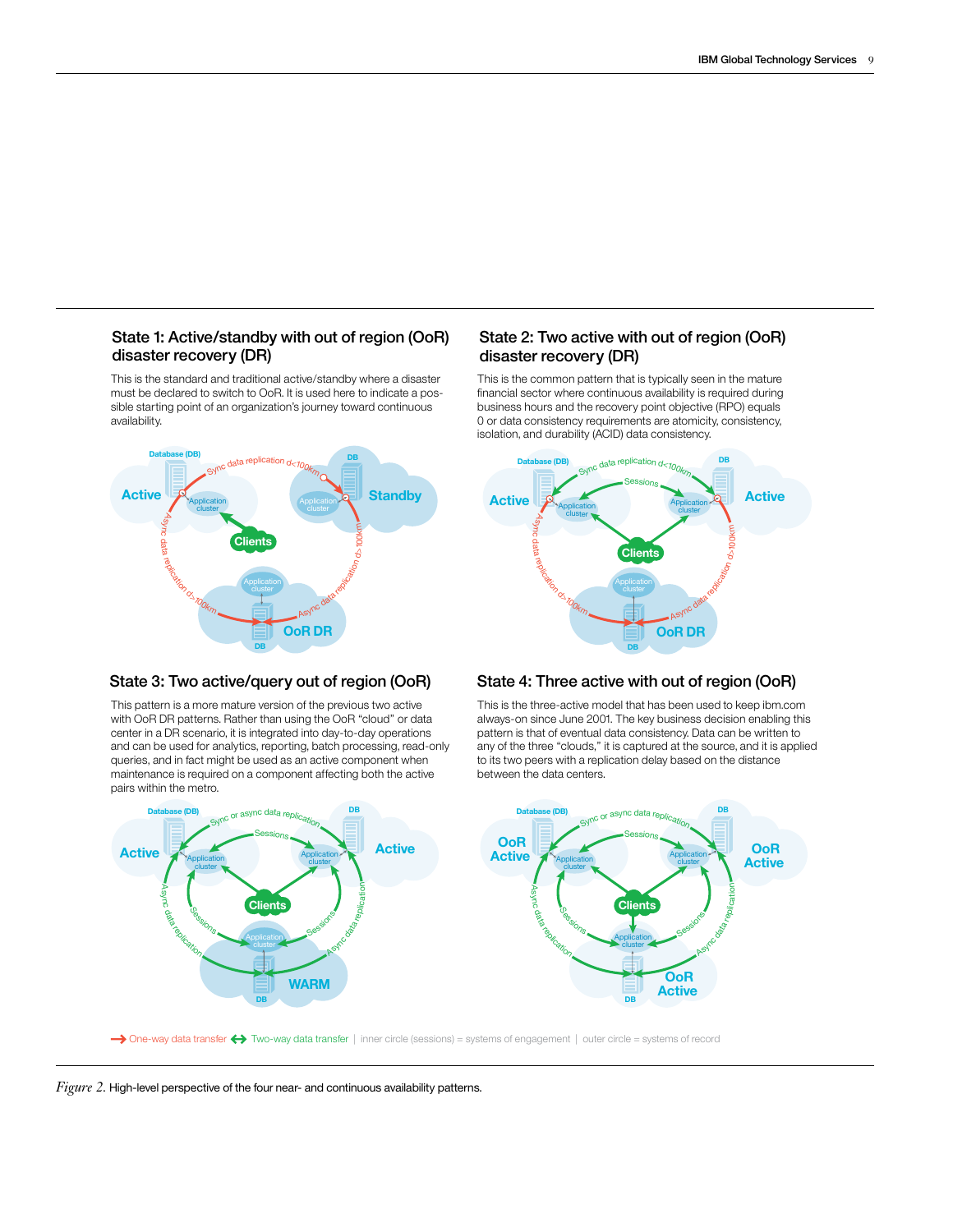Throughout this process, it's important to consider lifecycle operations and how your approach changes over time. Design availability and continuous delivery functionality into the application and infrastructure architecture. Your roadmap should address the steps required to advance the organizational maturity and iterate as needed.

# Step 3. Implement and test

After your plan is in place, it's time to get started. One of the important factors at this step is to think about the end results realistic testing and being able to "run the business" when faced with a major service disruption. We recommend that you:

- Begin implementation of your always-on plan.
	- Implement required technology, systems and processes to achieve an always-on plan. (For example, build one 'cloud' or test site at a time, then interconnect them.)
	- Invest in and retain skills to support continuous delivery and continuous availability in line with the current and envisioned enterprise architecture.
	- Think about continuous operations, which may expand to include continuous delivery (continuous operations and zero outage changes) and continuous deployment (releasing on the platform for production use).
	- Consider lifecycle operations in transition and readiness testing.
- ●● **Test the always-on strategy and gain customer acceptance.**
	- "Know how it works, know how it fails," so operations can master and automate mitigation techniques.
	- Implement agile incident management processes as part of production failure testing.
- Architect and execute tests to make sure services meet specified objectives.
- Ensure strategy is supporting always-on services.
- Execute tests of perform walkthrough drills to identify weaknesses for improvement and preparedness.

# Step 4. Manage and sustain

Achieving always-on is not a "once and done" project. Proactive service management is a valuable guiding principle for successful implementations.

We suggest you:

- Monitor current conditions to detect and respond **to risks**.
	- It is important to monitor and trend events to detect abnormalities before they create incidents and problems. Shifting from reactive to proactive service management can save costs and time in the long run.
- Manage compliance with regulatory requirements.
- Report on performance.
	- Reporting helps demonstrate readiness and results of business investments.
- **Reassess.** 
	- By revisiting your policies on an ongoing basis, you can consistently define and document availability requirements and costs based on the business impact as part of the business requirement process. And you can update availability requirements as part of an ongoing business impact and assessment process.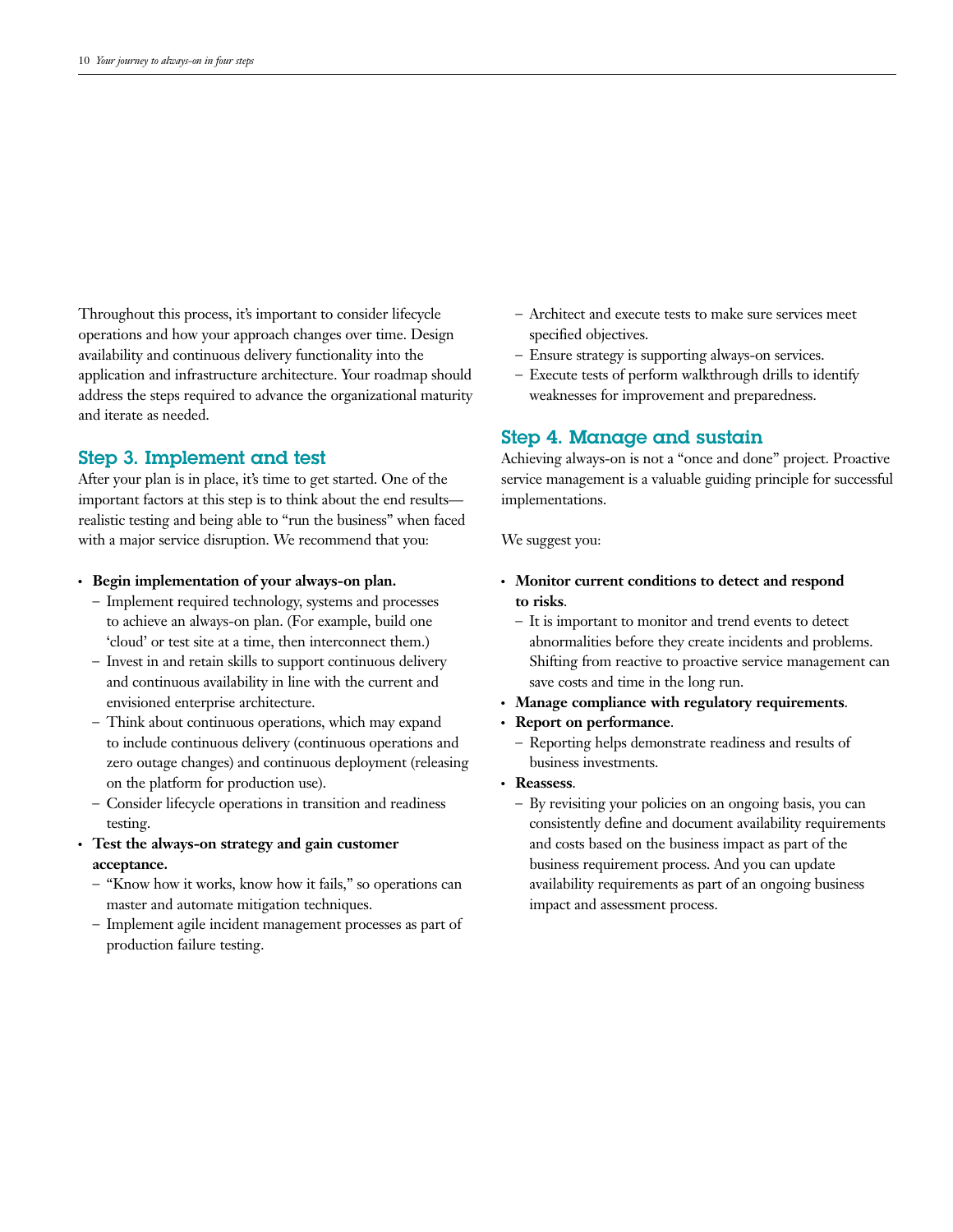## How IBM can help

IBM has designed, implemented and managed always-on environments for the past 15 years. We can draw on years of expertise to help you move to an always-on platform. We can identify your most critical business services by understanding the business service requirements for availability, reviewing the current business service application architecture, understanding the current operational and organizational structure, and determining the relationships between business and IT.

Using the information gathered through assessment activity, IBM specialists can analyze and identify the inhibitors of achieving always-on and begin to develop roadmaps to close. Through interactive workshops, we use current guiding principles and patterns to align business services to the most appropriate pattern. This experience helps provide insight into which business services can and cannot achieve always-on; identify investment that is needed to align applications, infrastructure, people and processes; and define your individual journey to always-on business services.



*Figure 3.* An always-on approach requires the full spectrum of people, processes, applications and technology.

With more than 40 years of business continuity and disaster recovery experience, IBM is highly qualified to help you create an effective resilience testing program. IBM's approach to helping clients build resilient businesses is robust and includes coordinating and managing thousands of resiliency test exercises in our recovery and managed services centers around the world. Furthermore, our own corporate portal, **ibm.com**, has been always-on since June 2001. We've been able to achieve this because of our operational model (people and processes), architectural model and ability to mandate application requirements to the development teams that want to board their business applications on our robust platform.

Our consultants use tested methods and tools to help you define, implement and manage a feature-rich resiliency solution.

# For more information

To learn more about IBM Business Continuity and Resiliency Services, please contact your IBM representative or IBM Business Partner, or visit the following website: **ibm.com**[/services/continuity](http://www.ibm.com/services/continuity)

Additionally, IBM Global Financing can help you acquire the IT solutions that your business needs in the most cost-effective and strategic way possible. For credit-qualified clients we can customize an IT financing solution to suit your business requirements, enable effective cash management, and improve your total cost of ownership. IBM Global Financing is your smartest choice to fund critical IT investments and propel your business forward. For more information, visit: **ibm.com**[/financing](http://www.ibm.com/financing)